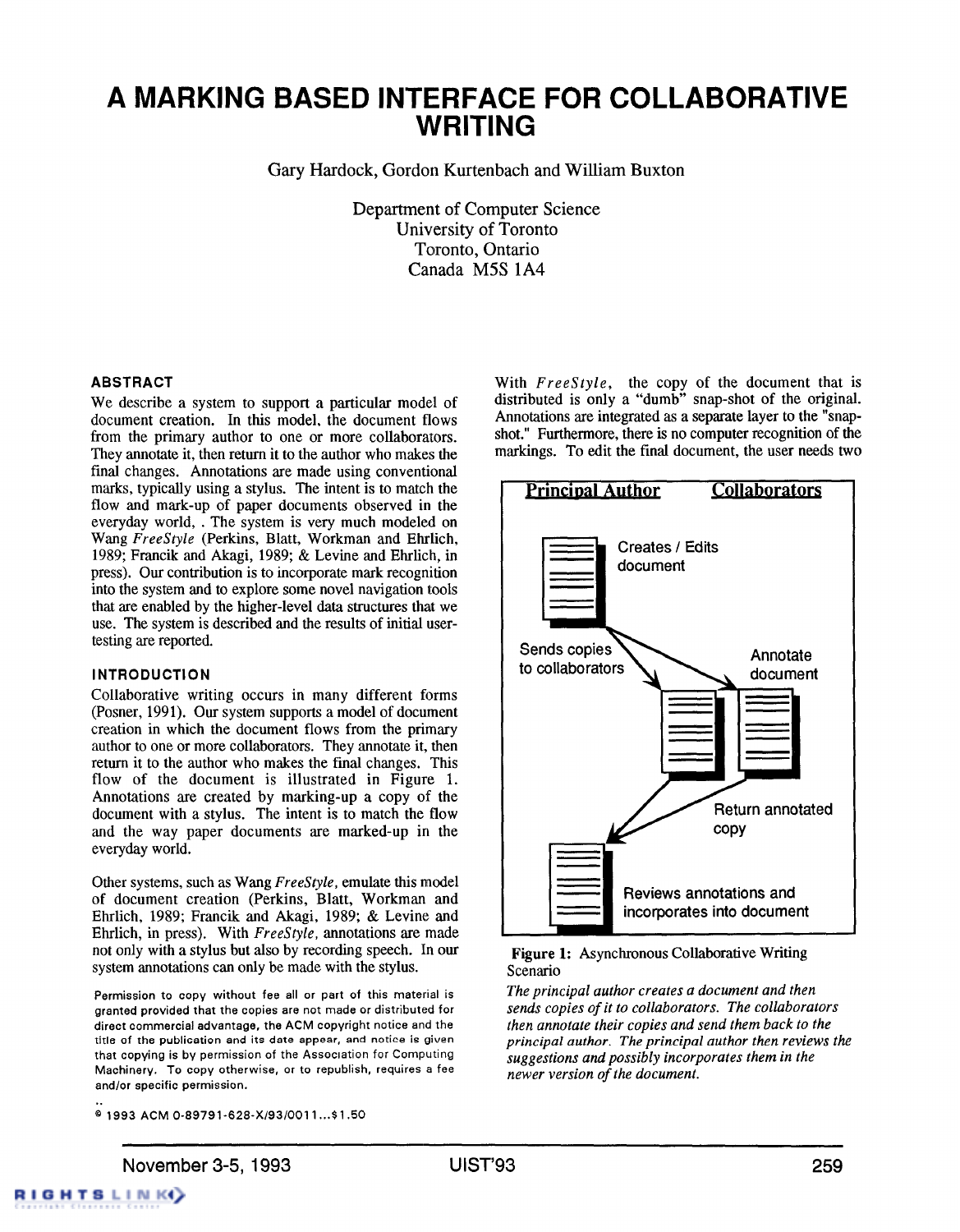versions: the "dumb" annotated copy and the original.

The system we developed is more sophisticated. The intention is to make the task of incorporating and managing changes to the document easier. Our system uses mark recognition to support automatically incorporating changes into the document, and provides novel techniques to help an editor avoid confusion when managing and navigating through a changed document. Mark recognition, change management, and navigation are made possible by using a data structure that is more sophisticated than a snap-shot of the document. Our document data structure contains information about the relationships between the annotations and text of a document. In what follows we describe the system and the results of our initial user-testing.

Goodisman and Goldberg have also built a system that allows documents to be edited and marked-up with a stylus (Goldberg & Goodisman, 1991; Goodisman, 1991). Their approach is based more on enhancing the actual manipulation of the text, whereas our approach is more concerned with a particular collaborative writing process. Both approaches should be seen as complementary as each addresses different issues of a much larger problem.

# MATE: MARKUP ANNOTATOR TEXT / EDITOR

MATE functions in three modes, one for each step of our model of the writing process – "edit mode", "annotation mode", and "incorporation mode". The creation of the document can be achieved with MATE in edit mode or another word processor. In edit mode MATE functions as a marking-based text editor. (As a prototype, however, it is limited in functionality. It only supports delete, move and insert commands, as well as some novel navigation functions. Text is entered by the keyboard. Our concern is mainly with the other aspects of the processing of a



Figure 2: MATE in "Edit Mode",

(a) A user draws a move command. (b) After lifting the pen, the editing command is performed.

document, as others have worked specifically on stylusbased text editors.) Figure 2 shows an example of MATE in "edit mode".

Copies of this document can then be e-mailed to the collaborators. Each reviews their copy using MATE in "annotation mode". In this mode a collaborator can specify suggested changes by marking up the document. As with paper documents and FreeStyle, markings are not interpreted as commands. They are treated strictly as annotations at this point in the writing process. The marks do not necessarily have to be editing commands. For example, a marking could be something as vague as "reword this paragraph". An example of various annotations is illustrated in Figure 3.



Figure 3: MATE in "Annotation Mode". In annotation mode, users murk up a document in MATE just as if they were marking up a paper document.

Marked up documents are returned to the primary author, who does the actual revisions. This is done using MATE in "incorporation mode". In this mode, MATE displays two views of the document (Figure 4). The left view shows the marked up document received from the collaborators, with each reviewer's annotations appearing in a different color. Additional marks can be made, but the underlying text does not change, similar to annotation mode. The right view shows the current version of the document. No annotations are visible in this view as any marks made in this window are immediately interpreted as commands and executed immediately, similar to edit mode.

These two views work in concert. A user can point to an annotation in the left view and ask the system to perform it. The resulting changed document appears in the right view. The important characteristics of this design are that:

- the editing, annotation, viewing and incorporation tasks are integrated in a consistent, seamless manner.
- the annotations are visually persistent, even after they have been "executed", thus providing a mechanism to identify and select them at any time.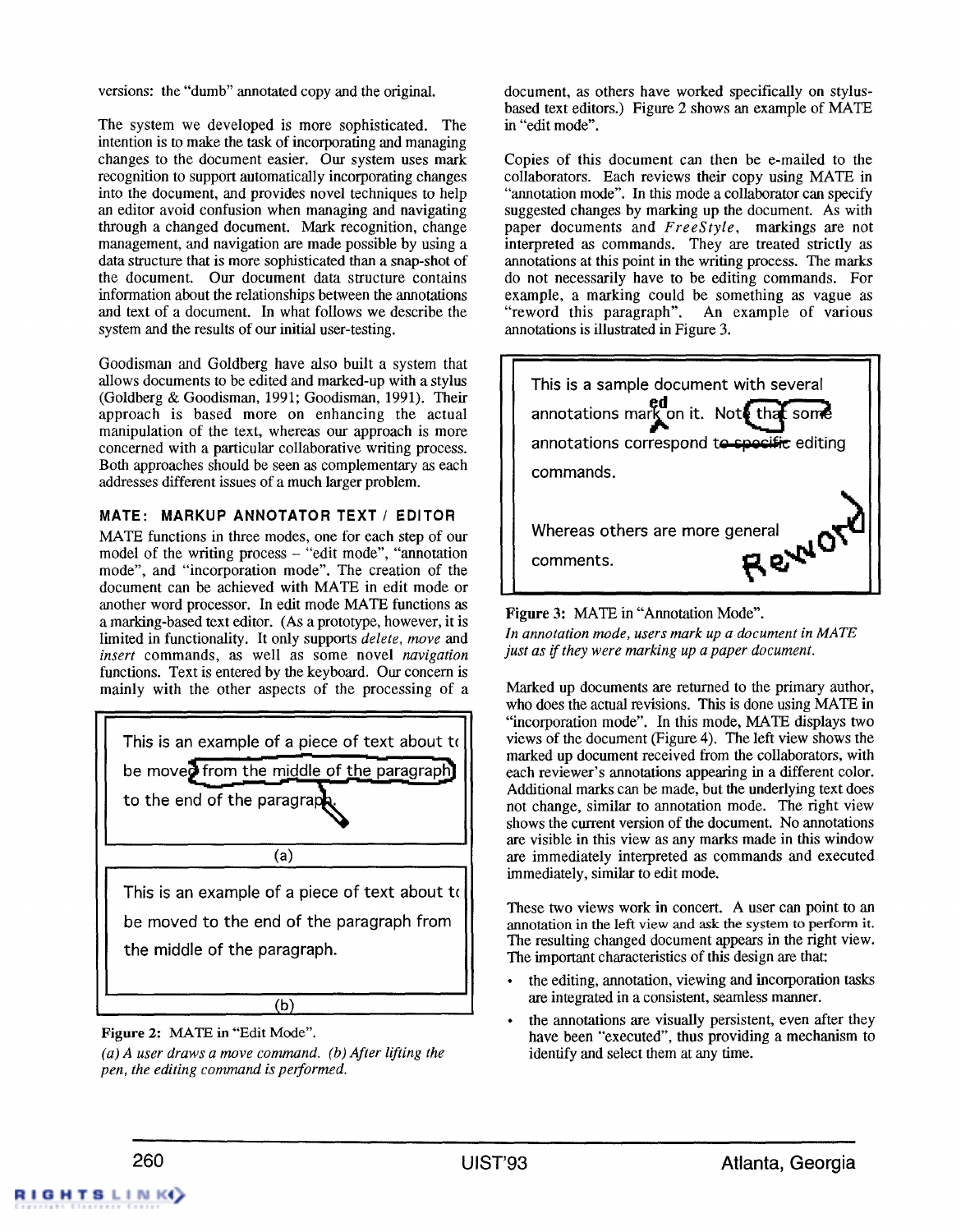| <b>ANNOTATION VIEW</b>                                                                                                                      | <b>EDIT VIEW</b>                                                                                                                 |  |
|---------------------------------------------------------------------------------------------------------------------------------------------|----------------------------------------------------------------------------------------------------------------------------------|--|
| This is a sample document with several<br>annotations mark on it. Note that some<br>annotations correspond to specific editing<br>commands. | This is a sample document with several<br>annotations marked on it. Note that some<br>annotations correspond to editing command: |  |
| Whereas others are more general<br>Revuon<br>comments.                                                                                      | Whereas others are more general comments.                                                                                        |  |

# Figure 4: MATE in "Incorporation Mode".

In incorporation mode, a user can view the annotated document, and select which annotations to incorporate. Annotations t(seen in the left window) that have been "executed" appear as thin lines (e.g.., "cd"). Annotations that have not been executed appear as thick lines. Annotations are colour coded according to who made them. Annotations that represent commands can be executed by selecting them with the stylus. Annotations that have been executed can be "undone" by selecting them. The current state of the document appears in the right hand window. The user can navigate (scroll) independently or synchronously in each window.

Other reasons for this split view design are identified later when the specific design issues are discussed.

#### COMBINING ANNOTATIONS AND EDIT COMMANDS

Marks have already been used extensively in annotating documents (Chow and Kim 1989; Carr 1991, Welboum and Whitrow 1988; Wolf, Rhyne and Ellozy 1989). They are also being used to specify commands to computer applications (Carr 1991). There are several properties of marks which make them good for each purpose

- marks are visible; they provide a high contrast between figure – markings, and ground – text.
- people spend many years learning how to make and understand marks
- marks allow a very flexible protocol
- marks are spatially laid out.

All of the above properties make marks well suited for annotating documents. The fact that most people can make and understand marks gives a compelling reason to build mark-based interfaces to computer applications. But it is because marks possess all of these properties that enables the same marks to be used as both an annotation and as an editing command.

In short, efforts in marking interfaces have been mainly directed at human-computer interaction. Perhaps even more important, from our perspective is their value in computer-mediated human-human communication. (Hence the effectiveness of FreeStyle, despite the absence of any mark recognition.)

One way of comparing the annotation process and editing a document on a computer is that in the first case a person is communicating with another person, whereas in the second case a person is communicating with a computer. The goal then becomes to design a method in which a person can communicate to both another person and to a computer application,

The fact that marking commands to the computer application are visible is the key. If, instead of immediately interpreting a marking command, the computer does not process the mark but simply leaves the mark visible, the mark can be thought of as an annotation. From this point of view, annotations are deferred edit commands. In terms of the different modes of MATE, annotation mode can also be called deferred mode, and edit mode is immediate mode.

## FUNCTIONALITY AND CAPABILITIES OF MATE

In addition to the benefits and issues concerning the use of markings for editing and annotating, there are many advantages and issues when both uses are combined in an integrated system. In this section we describe some of these.

#### Do by Selection:

As mentioned earlier we can select markings in the annotation view to be performed in the edit view. The selection is accomplished by tapping on the marking. Feedback is provided by making the marking thinner, indicating that it has been performed. Note that this selection is possible only when both the user and the computer can understand the editing command identified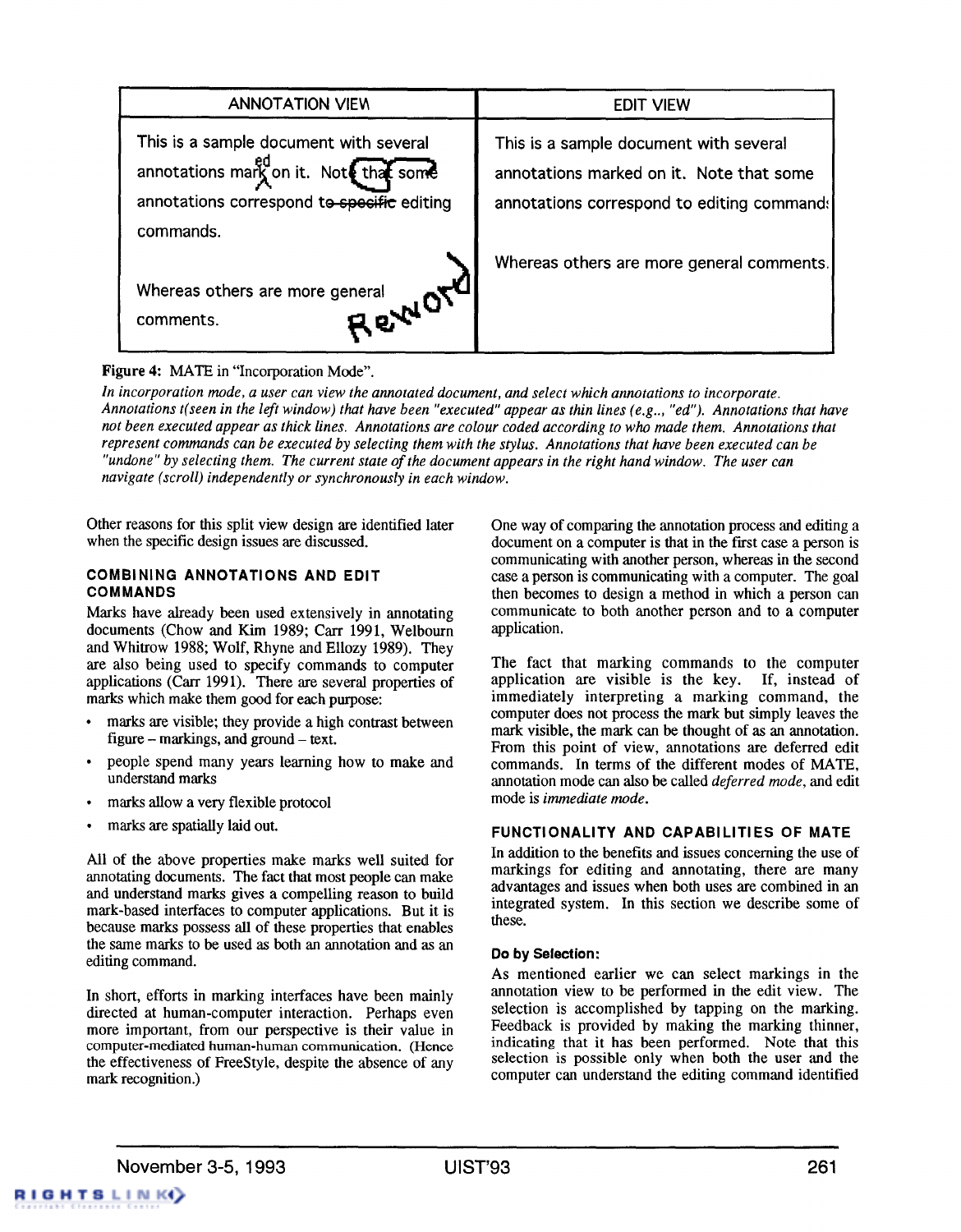by the marking. Figure 4 shows the result of selecting the insert and delete annotation marks for incorporation.

## History Mechanism

The feedback provided by thinning the markings which have been performed provides a history of the annotations which have been incorporated. However, this graphical history mechanism is spatial in nature, not chronological. This is much more useful as the order of incorporating annotations is unimportant, whereas the locations of the annotations immediately tell us what text the commands have been applied to. For example, in Figure 4, we immediately notice that the insert and delete annotations have been performed and to what pieces of text they were applied to, but we do not know when or in what order,

## Undo by Selection

Just as a mark can be incorporated by tapping on it, a mark can also be unincorporated by tapping on it again. This is only possible because the annotation mmks are always visible, a result of having the two views of the document. Note that Undo by selection is not order dependent. Figure 5 shows an example of how this works. It does not matter whether the delete or move command was performed first, either command can be directly undone. Note that the annotations correspond to a specific piece of text, not the position of the annotation. Such a mechanism for undoing text-editing commands has never been built before.



Figure 5: Undoing irrespective of temporal order. The initial text is shown in  $(a)$ . (b) is the result after the deletion is performed.  $(c)$  is the result after the move is performed. After undoing the delete command, the desired result is (d).

# **Previewing**

By combining Do and Undo by selection we have a method for previewing the results of suggested annotations. If a user wishes to preview what would happen if they incorporated an annotation, they can Do it, examine the results, and then Undo it. Note that because the Undo is non-chronological any combination of annotations can be previewed. This allows the user to try "what if' scenarios, with only the cost of tapping on the annotations. Note that the user need not be the principal author. It could be used by a collaborator wanting to see the results if the annotations were incorporated.

## Enhancement of Understanding

The ability of the system to understand the meaning of a mark lessens the possibility of a misunderstanding between the annotation's writer and reader.

- . everyday use brings certain expectations, namely the maker of the annotation expects the person interpreting the annotation to understand the makings.
- . The reader may not meet the writer's expectations in terms of understanding the writer's annotations.
- . But the computer can give immediate feedback to the writer to verify the writer's expectations about the computer's understanding.

Table 1 shows that the addition of computer recognizing commands can aid in the communication between the annotation's creator and reader.

## Viewing the Annotations of Several Authors

The annotations of several collaborators can be overlaid in the annotation view. To differentiate among the various collaborators markings, each set is displayed in a different color. Note that this is possible because the markings are separate from the text document, so different characteristics can be added to each set of markings. This is analogous to writing on a transparency overlaid on top of a paper document and writing on the transparency. Then several marked up transparencies can be placed over the paper document.

A preliminary study using transparencies was conducted to identify the issues and advantages of overlaying the annotations. The results indicated that the usefulness of this feature depends upon the density of annotations on the page. In some cases a single transparency was cluttered, and overlaying several transparencies made the annotations illegible.

As the problems of clutter are also found in a single set of annotations, we decided to address the more general problem of reducing the density of the markings. This is accomplished by providing support functions such as "Hide Set of Marks", "Show Set of Marks", "Hide Mark", and "Show Hidden Marks".

# Broken Move, Multiple Buffers and Placeholders

As the editing marks also serve as annotations, we have examined the markings used in the everyday marking-up of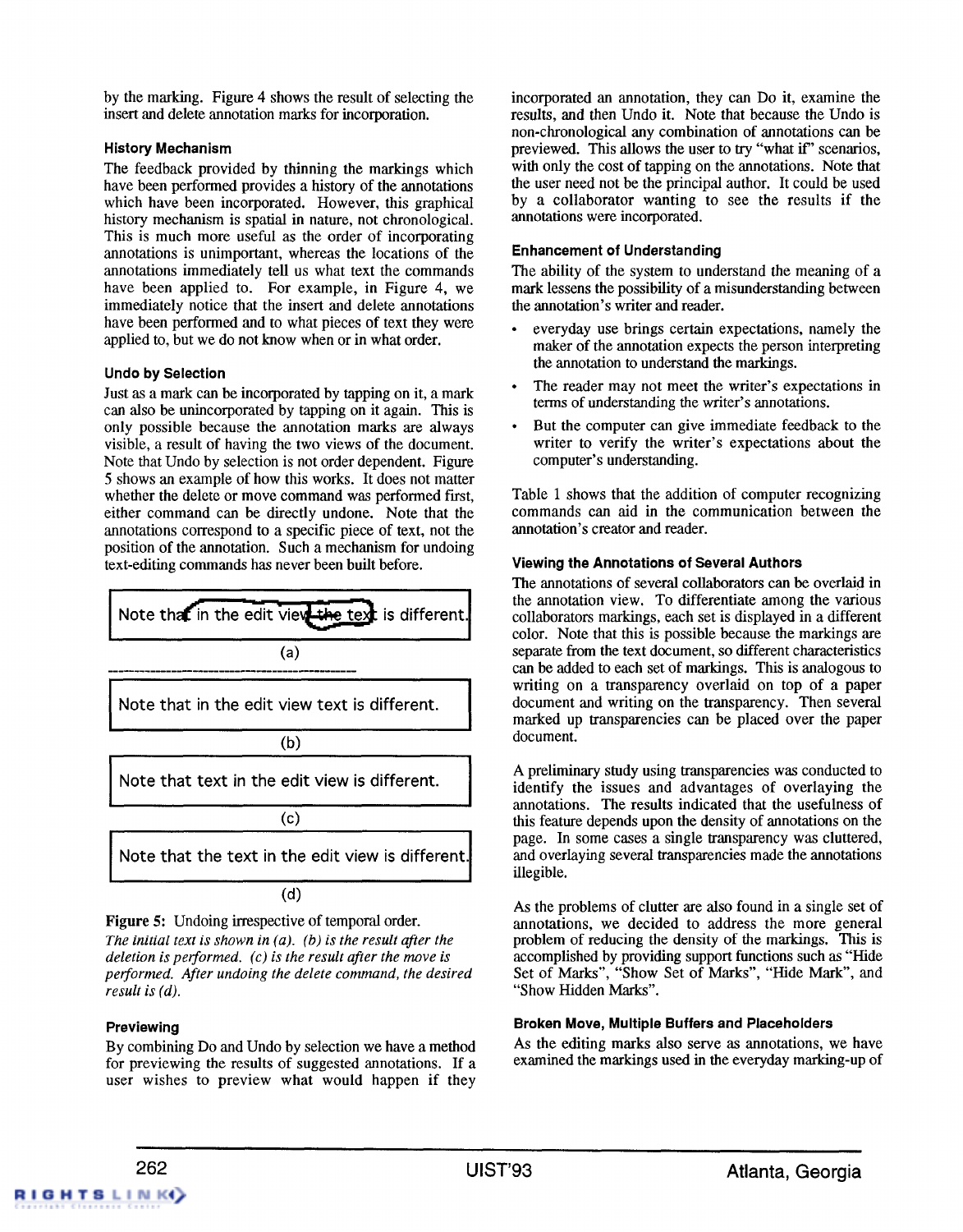| Understanding       | Computer                                                                                             |                                                                                                         |                                                          |
|---------------------|------------------------------------------------------------------------------------------------------|---------------------------------------------------------------------------------------------------------|----------------------------------------------------------|
| Reader              | Understands                                                                                          | <b>MisInterprets</b>                                                                                    | Does not Understand                                      |
| Understands         | mutual understanding                                                                                 | user will ignore computer's<br>misinterpretation                                                        | computer neither aids nor<br>hinders user interpretation |
| MisInterprets       | Computer understands, may<br>help the reader understand the different misinterpretations,<br>marking | user and computer may have<br>which may cause the user to<br>possibly try a different<br>interpretation |                                                          |
| Does not Understand |                                                                                                      | User may accept the<br>computer's misinterpretation                                                     |                                                          |

Table 1: Enhancing the Understanding between the creator and reader of an annotation. If the reader does not understand or misinterprets the meaning of a marking, the computer maybe able to understand it

paper documents to gain insights into the design of the editing commands. One command we have "borrowed" from pen and paper is the broken move command, shown in Figure 6. Instead using a "star' symbol to move to and from, we use a marking menu containing various symbols termed placeholders.

Another way of thinking about this command, besides as a broken move, is as two commands, move to buffer with ID, and move from buffer with ID. This allows multiple text buffers, each with a unique placeholder symbol to identify it, It is important to note that the user chooses which placeholder to move text into, thus providing a strong connection between the placeholder and the text it contains. Also, because the placeholders containing text are visible, it is trivial to determine what text is contained in a placeholder buffer.



Figure 6: Moving text across pages using "move to star" and "move from star".

## THE SUPPORTING USER INTERFACE

The overall design of the user interface allowed the system to provide the functionality mentioned above, but there are several additional interface components which are needed to support this functionality

#### Interacting with the Markings

We mentioned above that markings could be done and undone by tapping on them. But other operations on the marks are also necessary, for example, the need to hide or erase marks. In order to provide this functionality marking menus (Kurtenbach & Buxlon, 1991) were implemented. This gives a logical extension to tapping on the mark. If the user taps on the mark, it is done or undone. If, however, the user makes a mark starting from an existing mark it is interpreted as a marking menu selection. Figure 7 shows the marking menu for operations on marks. GoTo and GoBack are discussed in the section on coordinating the two views.



markings.

#### Navigation

Instead of using scrollbars, our approach to navigation was based upon the handling of a piece of paper directly with the pen. By holding down the middle button of the mouse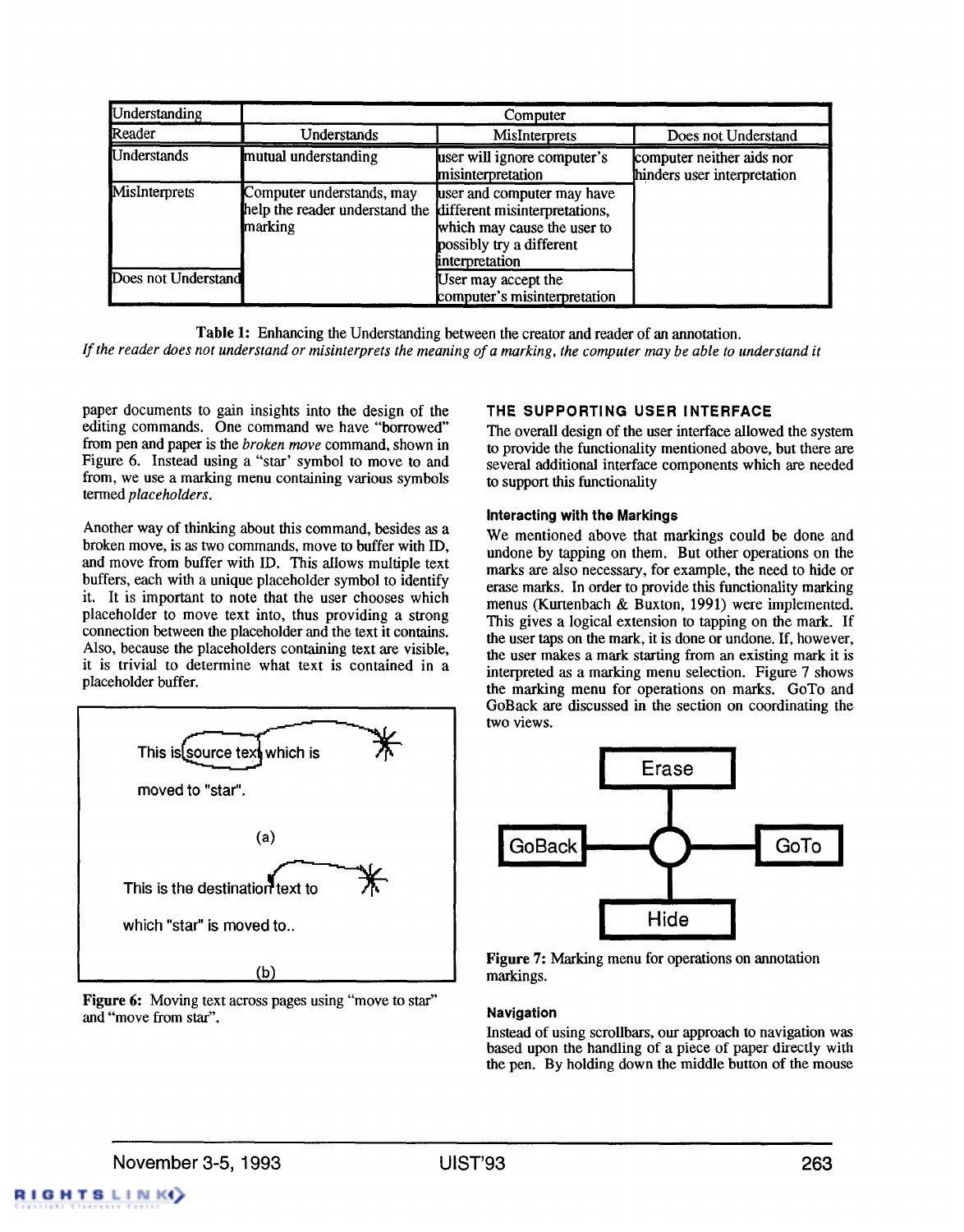or the button on the pen, the user enters navigation mode. In this mode, the "page" or window of the annotation or edit view can be grabbed and moved. An upwards motion moves the document forward, which corresponds to moving the scrollbar or viewing window down. If the pen motion is slow the document moves as if it has been grabbed and is being pushed. If the motion is faster then the document moves as if the user had *flicked* a page forward or backward.

Independent Direct Navigation. Navigation mode is implemented as a modified marking menu, shown in Figure 8. Page flicks are always too fast for the menu to pop up, but the page push commands can be selected by either the mark or the menu. These "flicks" and "pushes" are applied to the annotation and edit windows independent of each other.



Figure 8: Marking menu for navigation.

Coordinating the Annotation and Edit Views. Several problems appear due to the fact that there are two views of the same document. Some of these are

- how should scrolling and other types of navigation be coordinated between the two views?
- what should happen, and what should appear after an editing command is performed, or an annotation is selected to be done or undone.?
- what support is needed to aid the user in understanding the relationship between the two views?

Linked Direct Navigation. As the document changes, the annotation and edit views become more and more different. Therefore it is not always clear how each view should react when a navigation command is performed in the other view. One solution is to "link" the two views so that they move equat amounts. This is accomplished by modifying the page flicks and page pushes. If the user wants a linked movement, he or she first makes appropriate move command and then without lifting the pen, draws a line to the left or right. Note that in some cases the line will look like an "L", thereby providing a mnemonic cue.

## Context Dependent Linked Navigation

Whereas, the direct navigation mechanisms are based upon relative movements, the context dependent navigation atlows the user to align the two views based upon a specific piece of text – context. This is accomplished via the GoTo and GoBack commands.

There are two slightly different types of GoTo commands. When GoTo Text is applied to a piece of text in one of the two views, the corresponding piece of text is found in the other view, and then the other view is aligned with the first view. The piece of text is also highlighted.

GoTo Annotation is similar to GoTo Text, except that it is applied only to annotations. This means that GoTo Annotation can only be used in the annotation view. When GoTo Annotation is applied to a mark, the mark is interpreted, and if the interpretation is successful, the Edit view is atigned with the annotation view and the text affected by the command is highlighted.

# INTERFACE ALTERNATIVES

The general concepts discussed in the introductory sections could possibly be applied using interfaces other than those based upon the pen and paper metaphor, but the property that marks are visible and the capability to use the same mark as both an annotation and for specifying the editing command gives the marking-based approach definite advantages.

## GUI Interfaces

For example, a GUI type of interface with a mouse and keyboard could be used to enter comments and specify commands. This was partially achieved with the Collaborative Annotator (Koserak et. al 199?). However it only allows annotations to be made, it is not a text editor. The main problem with GUI type or direct-manipulation interfaces is that there is a separation between specifying editing commands and specifying annotations. The actions used in specifying editing commands, such as menu selections, mouse movements, and button clicks do not leave a "visible audit trail" (Kurtenbach 19??), and therefore cannot be easily used as annotations.

#### Speech Interfaces

Speech is a very good means of communication among people, therefore it makes sense to use speech as a method of annotating a document. But speech is not visible and is poor in specifying locations. Also, speech is good for certain types of annotations, but poor for others. In fact, speech is best for general comments and "wordy" comments, exactly the types of annotations for which mark-up annotations are poor for. Therefore, like FreeStyle, the ideal system would use a combination markbased speech based interface. However, as the speech based-interface is dependent upon the mark-based interface, we decided to first see would could be gained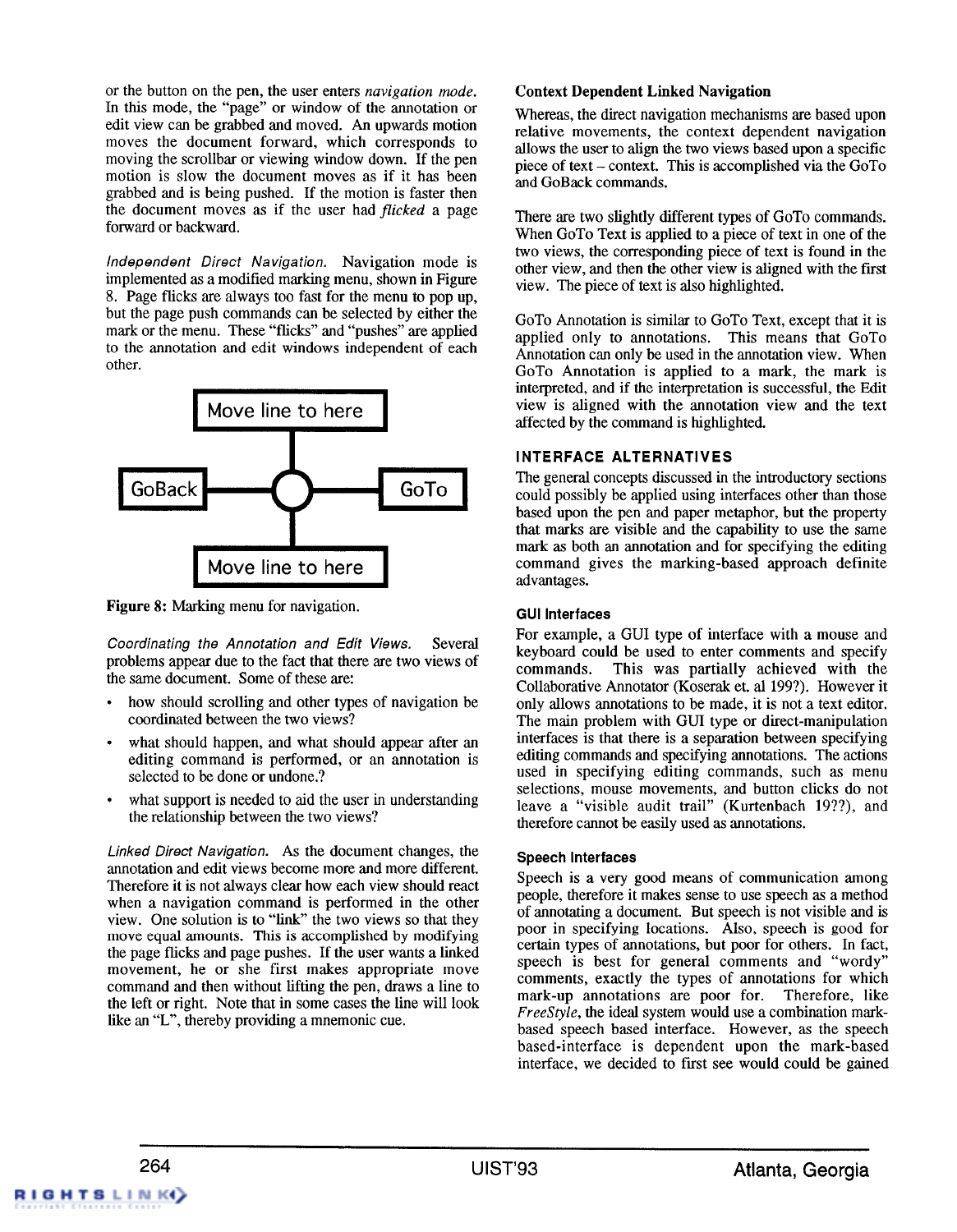with a purely mark-based approach. A hybrid system is left as future work.

## Alternatives to the Two Views

Several problems occurred as a result of having two views of the document, the annotation and edit views. There are alternatives, each of which has its own advantages and disadvantages.

One View for Each Set of Annotations. This is a good solution for the multiple sets of annotations problem. But it magnifies the problems in coordinating a single annotation view with a single edit view. Although the benefits of multiple annotation views may outweigh the disadvantages caused by these problems, we decided to concentrate on the issues concerning the coordination of one annotation and one edit view first and leave multiple annotation views as future work.

Single View. Another alternative is to have a single view. Although this might seem to solve the coordination problem, it only transforms it into another related problem. As the document in the single view changes, the annotations will have to be modified to adapt to fit the current version of the document. This is possible for annotations which can be interpreted as editing commands, but for general comments there is no way for the system to know how they should be transformed. this is illustrated by the example shown in Figure 9.



Figure 9: Attempting to Update a Single View.

 $(a)$  shows the original view, before the update. (b) shows the result of an attempted update. Such an update is very difficult as almost all of the marks need to be changed or moved, including marks strictly meant to be treated as comments. Note that the placement of "Poor" is unknown.

These aguments do not mean that the two view approach is necessarily better. It is an alternative with its own issues and problems. It would be useful in the fiture to design the alternative interfaces and compare the advantages and disadvantages to each approach.

## EXPERIENCES WITH MATE

MATE is still at the preliminary design / implementation stage but some limited user testing has been done. The main purpose of the user testing was to determine if the underlying concepts were valid, and to identify any major problems with the system. Also as the navigation command set was fully functional, it was tested in more detail.

Five users were placed in a mock scenario, in which they were to pretend that they were the principal author given a marked-up document to edit. What they chose to marked-up document to edit. incorporate was entirely up to them.

The results of the study showed that users choose to incorporate annotations by selection rather than by manuatly doing the edit themselves. Issues concerning histories, undo, and previewing were inconclusive as the users did not use these features.

The task was not complicated enough to bring out the issues regarding the coordination of the two views. However, there was some confusion between the GoTo Text and the GoTo Annotation commands.

The navigation testing was confounded by the stylus which was unreliable. In particular this made page flicks very difficult to specify. Several users preferred to use the scrollbar, instead of page flicks. Another problem was the response time of the system for page movements, which often confused users about whether it understood their command or not. These results do not conclude that page flicks do not work, but that more fine-tuning will be needed if they are to be useful and usable.

# SUMMARY AND CONCLUSIONS

MATE was designed and built as one solution to the asynchronous collaborative writing problem. As mentioned above, there are several alternative approaches and many directions for future work. MATE is intended to be a first step in identifying, and addressing some of the problems with asynchronous collaborative writing. Atso several new issues and uses of marking-based interfaces have been developed in the process.

## ACKNOWLEDGMENTS

We would like to thank the members of the Input Research Group at the University of Toronto who provided the forum within which this work was undertaken. Primary support has come from Digital Equipment Corp., Xerox PARC, and the Natural Sciences and Engineering Research Council of Canada. Additional support has been provided by Apple Computer Inc., IBM Canada's Laboratory Centre for Advanced Studies, and the Amott Design Group of Toronto. This support is gratefidly acknowledged.